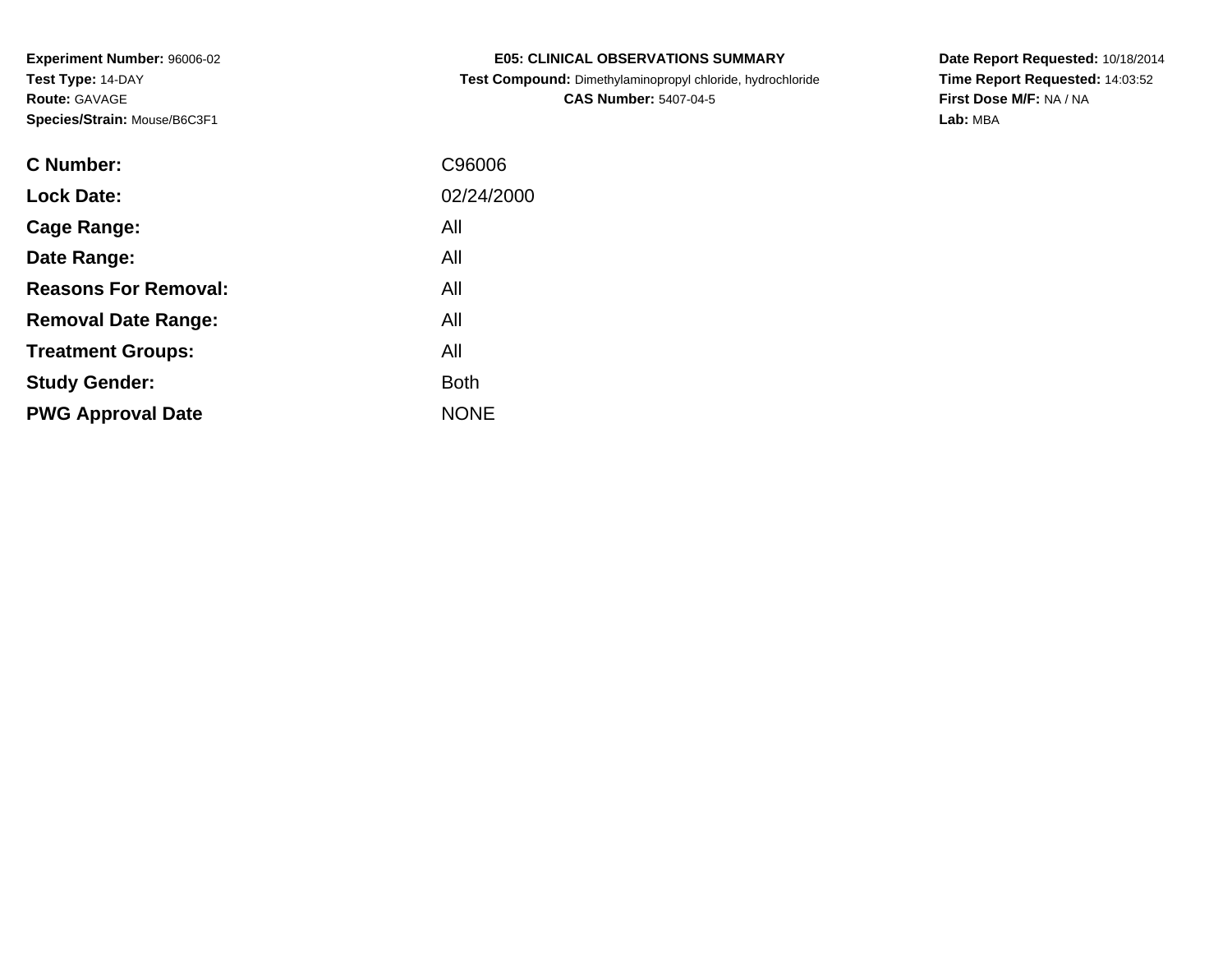#### **E05: CLINICAL OBSERVATIONS SUMMARY**

**Test Compound:** Dimethylaminopropyl chloride, hydrochloride

## **CAS Number:** 5407-04-5

**Date Report Requested:** 10/18/2014**Time Report Requested:** 14:03:52**First Dose M/F:** NA / NA**Lab:** MBA

**SEX :FEMALE WEEK: 3**

| <b>OBSERVATIONS</b> | <b>VEHICLE CONTROL</b> |                      | 6.25            | <b>MG/KG</b> | 12.5            | <b>MG/KG</b> | 25 MG/KG        |        |
|---------------------|------------------------|----------------------|-----------------|--------------|-----------------|--------------|-----------------|--------|
|                     | <b>CURRENT*</b>        | TOTAL+               | <b>CURRENT*</b> | TOTAL+       | <b>CURRENT*</b> | TOTAL+       | <b>CURRENT*</b> | TOTAL+ |
| Abnormal Breathing  | 0/0                    | 1/5<br><b>DAY 11</b> | 0/0             | 0/5          | 0/0             | 0/5          | 0/0             | 0/5    |
| Lethargic           | 0/0                    | 1/5<br><b>DAY 11</b> | 0/0             | 0/5          | 0/0             | 0/5          | 0/0             | 0/5    |

\* ANIMALS WITH OBSERVATION IN CURRENT PERIOD / TOTAL ANIMALS OBSERVED IN CURRENT PERIOD (WITHIN 7 DAYS OF RUN DATE)

+ ROW 1 = CUMULATIVE NO. OF ANIMALS WITH OBSERVATION / TOTAL ANIMALS STARTED ON STUDYROW 2 = DAY OF ONSET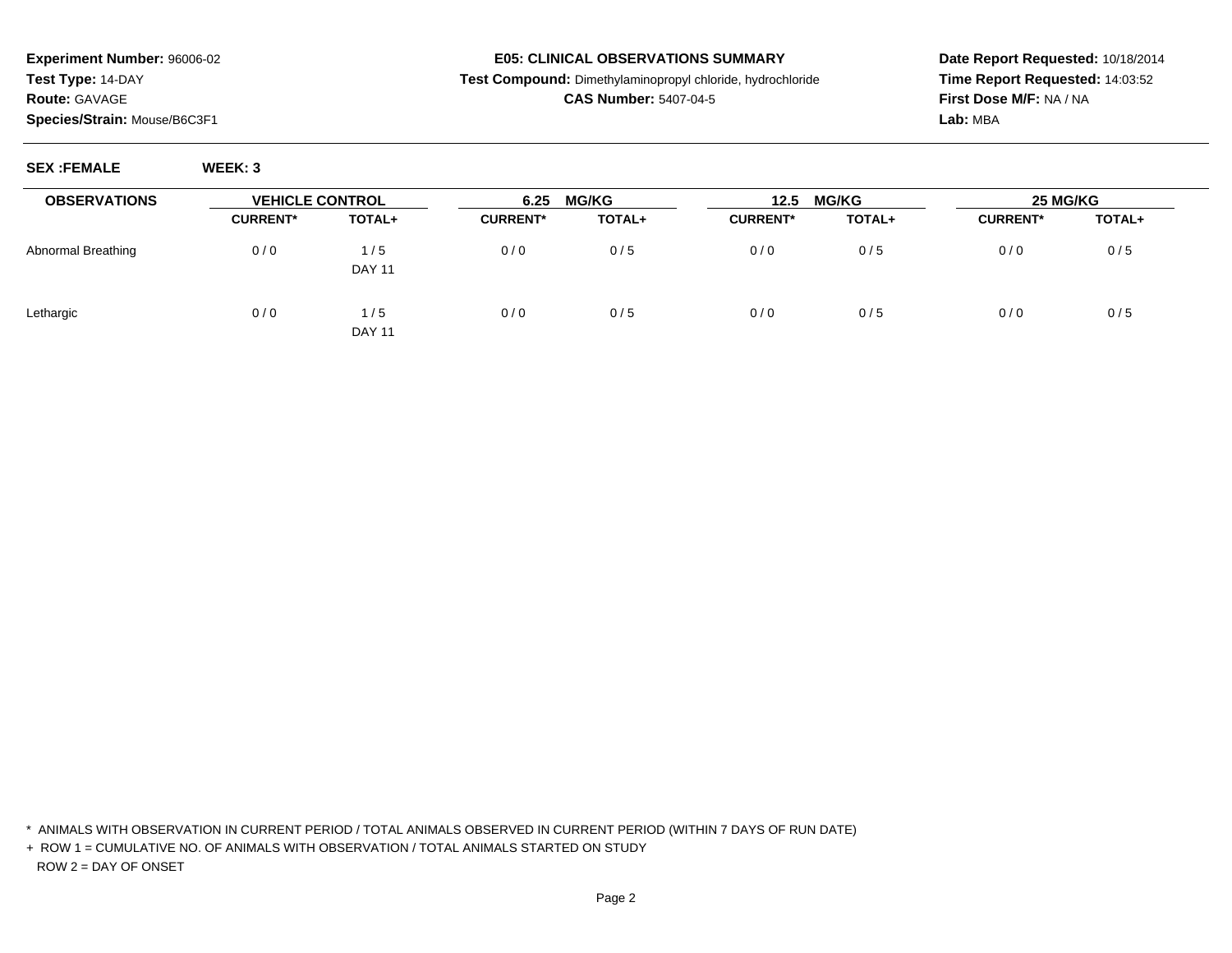#### **E05: CLINICAL OBSERVATIONS SUMMARY**

**Test Compound:** Dimethylaminopropyl chloride, hydrochloride

## **CAS Number:** 5407-04-5

**Date Report Requested:** 10/18/2014**Time Report Requested:** 14:03:52**First Dose M/F:** NA / NA**Lab:** MBA

**SEX :FEMALE WEEK: 3**

| <b>OBSERVATIONS</b> |                 | <b>50 MG/KG</b> |                 | <b>MG/KG</b><br>100 |  |
|---------------------|-----------------|-----------------|-----------------|---------------------|--|
|                     | <b>CURRENT*</b> | TOTAL+          | <b>CURRENT*</b> | <b>TOTAL+</b>       |  |
| Abnormal Breathing  | 0/0             | 0/5             | 0/0             | 0/5                 |  |
| Lethargic           | 0/0             | 0/5             | 0/0             | 0/5                 |  |

\* ANIMALS WITH OBSERVATION IN CURRENT PERIOD / TOTAL ANIMALS OBSERVED IN CURRENT PERIOD (WITHIN 7 DAYS OF RUN DATE)

+ ROW 1 = CUMULATIVE NO. OF ANIMALS WITH OBSERVATION / TOTAL ANIMALS STARTED ON STUDYROW 2 = DAY OF ONSET